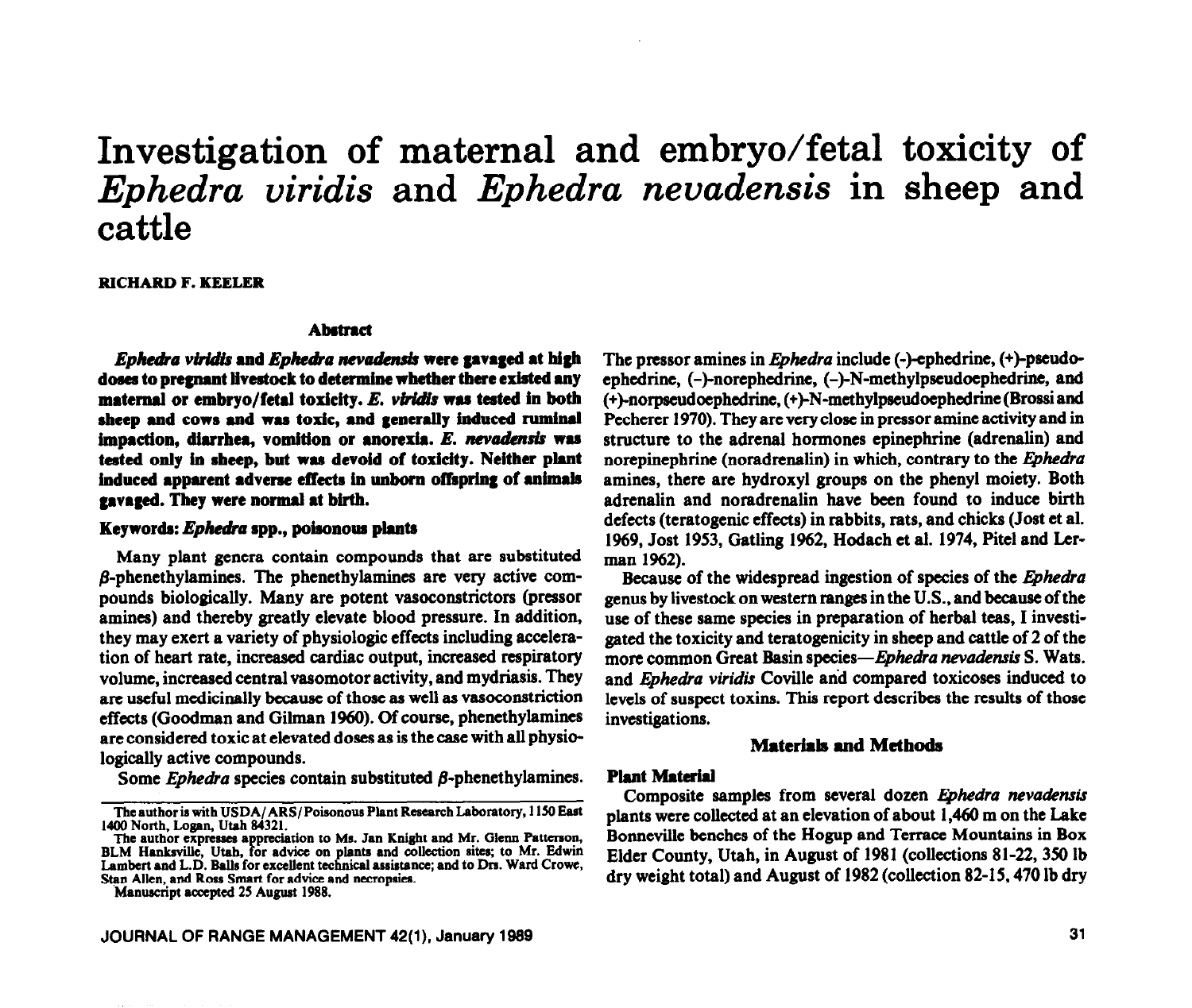weight total). The collections included above-ground parts, excluding woody material. Composite samples from several dozen Ephedra *viridis* plants were collected at an elevation of about 2,130 m on the Eagle Bench of the Henry Mountains in Garfield County, Utah, in September of those same years (collections 81-25, 540 lb dry weight total, and 82-23,425 lb dry weight total). Those collections also included above-ground plant parts, excluding woody material. All 4 collections were returned to the laboratory and air dried for several days. They were then ground to a fine consistency (to pass a 15-mesh screen) and stored at ambient temperatures for later gavage. Portions subjected to chemical analysis were ground further in a Wiley Mill to pass a 40-mesh screen.

# **Chemical Analysis**

*E. viridis* and *E. nevadensis* plant collections were subjected to tannin analysis by the Folin-Denis modification method of Bums (1963) using gallotanic acid as the standard to yield values for 'Yannic acid equivalents." Values were-obtained at 700 rather than 725 nm. Samples were also analyzed for ephedrine, pseudoephedrine, norephedrine, and norpseudoephedrine by gas chromatography (GC) analysis of the purified total basic fraction of the plant prepared as follows. Twenty g of plant material was moistened with 20 ml  $2\%$  Na<sub>2</sub> CO<sub>3</sub> and extracted for 2 days with 300 ml benzene. The benzene was removed by filtration, pooled with an additional 100 ml benzene wash, evaporated to 10 ml, and partitioned against 75 ml of  $1\%$  HCl(2X). The separated acid phase was then neutralized to pH 10 with  $5\%$  NH<sub>4</sub>OH and partitioned against 100 ml benzene (2X). The pooled benzene was dried and the residue taken up in ethanol for gas chromatography on an OV-17 column isothermally at 120 $\degree$  C, and by temperature programming at 120 $\degree$  -170" C. Standards of ephedrine, pseudoephedrine, norephedrine, and norpseudoephedrine were compared to plant extracts by GC analysis.

#### Animal Care **and Administration of Plant** Materials

Experimental animals were Hereford cows weighing an average of 410 kg and crossbred ewes weighing an average of 56 kg. *Ephedru* plant material was administered by gavage in a water slurry at the dosage, stage of gestation, and for numbers of days indicated in Table 1. Dosages listed in Table 1 were the average dosages. There were some slight dosage adjustments  $(\pm 20\%)$  in some animals in order to arrive at a maintenance dose that elicited toxicity signs but did not result in death. Animals were provided alfalfa hay, water, and salt *ad libitum.* 

Experimental cows were bred to Hereford bulls and ewes to Suffolk or Columbia rams with date of breeding considered as the beginning of day zero of gestation. Animals were observed for clinical signs of toxicoses throughout the gavaging period and for a few days thereafter. Offspring were examined at birth for congenital deformities. Thorough necropsies were performed on 2 of the ewes that died from toxicoses. They were selected because tissues were still reasonably fresh after death.

For measurement of blood parameters, venous blood samples from each experimental animal so tested (ewes # 3501,3590,2741, 2832,3433,3436,3434,3449, 3403, and 2204, and cows # 3782, 3325,3753,3754, and 3825) were drawn 2 days prior to gavaging, and then periodically during the period of gavaging and at 14 days after gavaging ended. Blood parameters measured singly by standard automated procedures (Abbott ABA 200 analyzer) in ewes were red blood cell count (RBC), white blood cell count (WBC), packed cell volume (PCV), hemoglobin (HGB), glutamic-oxaloactic transaminase (SGOT), glutamic pyruvic transaminase (SGPT), lactic dehydrogenase (LDH), urea nitrogen (BUN), gamma glutamyl transpeptidase (GGTP). Similar measurements were made for cows except that LDH, SGPT, and HGB were not measured.

# Results

*Ephedra viridis* and *Ephedra nevadensis* differed markedly in toxicity at dosages gavaged (Table 1). *E. nevadensis* was without toxicity whereas *E. viridis was* quite toxic at all levels gavaged. In sheep, both of the *E. viridis* collections, 81-25 and 82-23, induced ultimate clinical signs of ruminal impaction at all levels tested  $(7-21g/kg/day)$  and in as little as 3 days at high doses. A few ewes had evidence of diarrhea before impaction developed. In contrast, *E. nevaaknsis* gavaged to sheep at 17.5g/kg/day for 30 days induced no clinical signs of toxicity. Only E. *viridis was* gavaged to cows and induced at doses of  $4-5g/kg/day$  clinical signs of toxicity that included severe diarrhea, vomition, fecal mucus, and anorexia.

Six ewes gavaged *E. viridis* died during the course of the experiments (Table 1). Two (3419 and 3498) died from among the group gavaged collection 81-25 at 2lg/kg/day, one following 4 days of gavage and one following only 3 days. The other 3 (3416,3103, and 3555) were gavaged Zig/kg for only 5 days each at which time ruminal impaction became too severe to continue. In the group gavaged collection 81-25 at 12g/kg/day, one died (2832) 46 days after gavage began and another died (3433) 48 days after. Necropsy established that both had impaction of rumen/ abomasal contents. There were no other consistent gross pathologic signs in these 2 animals on thorough necropsy examination. The other 3 ewes (3501, 3590 and 2741) in this group, gavaged collection 81-25 at  $12g/kg/day$ , survived but had signs of rumen impaction the latter 3/ 4 of the gavaging period. In a third group, 2 ewes (3653 and 3678) died from rumen impaction as a result of gavaging 7g/ kg/ day, but they received a different E. *viridis* collection (82-23). No deaths were induced by *E. nevadensis* in sheep nor by *E. viridis* in cows.

There was a very marked weight loss as judged from appearance in both sheep and cows during the course of gavaging *E. viridis* as a consequence of anorexia. But careful measurements were made only on cows 3782 and 3325. These 2 animals lost 57 and 20 kg respectively. Cows and sheep gavaged *E. nevadensis,* however, continued to eat normally and appeared to gain weight during the gavaging period.

There were no marked trends (e.g., clinically significant declines in RBC or WBC or elevations in the other parameters) in the 10 sheep tested in mean concentrations of any of the blood parameters measured (RBC, WBC, PCV, HGB, SGOT, SGPT, LDH, BUN, nor GGTP) during the course of gavaging either *E. viridis* or *E. nevudensis* (Table 2). Individual animal variations in these parameters during the dosing period fell within about  $\pm$  35% beyond the pretreatment range values except for a rise in WBC and lowering RBC in ewe # 2204 ascribable to a respiratory infection. However, marked elevations of SGGT and LDH did occur in ewe 2832 and in LDH in ewe 3433 (Table 2) after those ewes were removed from treatment. They had been removed from gavaging at a little *over* l/2 the expected gavaging duration (Table 1) because of severe ruminal impaction. Values for SGOT and LDH were 128 and 1092 respectively in ewe 3433 and 181 and 1174 in ewe 2832. These values were obtained after gavaging had ended but a few days before their deaths. SGGT and LDH values did not elevate similarly in any of the other 8 ewes tested. Values measured 14 days after termination of dosing were essentially within pretreatment ranges for surviving ewes.

There were no marked trends in the 5 cows tested in mean concentrations of any of the blood parameters measured (RBC, WBC, PCV, SGOT, BUN, nor GGTP) during the course of gavaging E. *viridis* (Table 3). Individual animal variations in those parameters during the dosing period fell within about  $\pm 35\%$ beyond the pretreatment range values except for one low BUN values of 10.2 on animal 3782 ten days after dosing began. On neither the 3 nor 24 day assays was the BUN for this animal outside the pretreatment range.

All lambs and calves born to ewes or cows gavaged either *E. viridis* or *E. nevadensis were* grossly normal and without noticeable birth deformities regardless of gestational period during which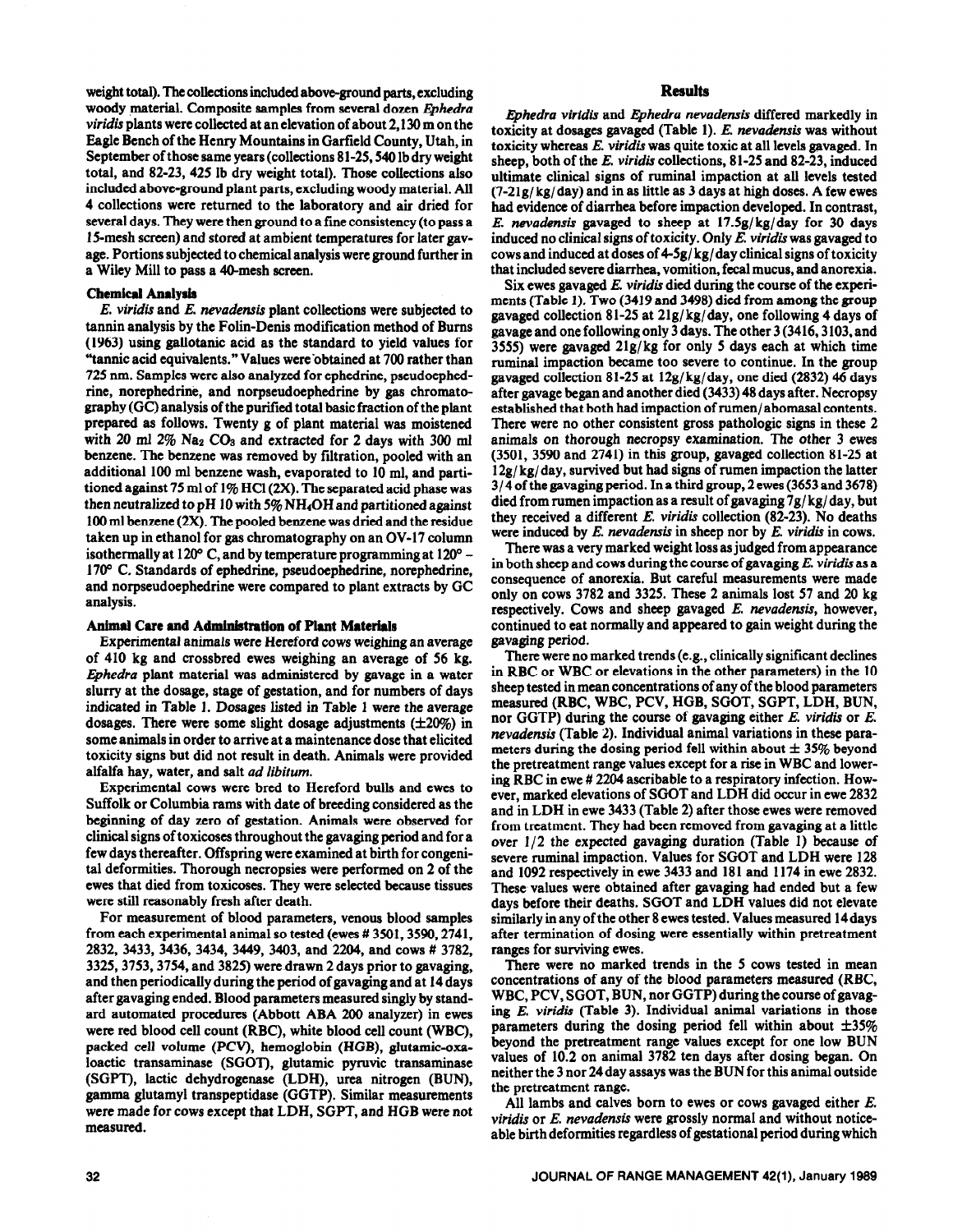# Table 1. Effects of *Ephedra* spp. on cows and ewes and their offspring.

| Plant<br>material       | Animal<br>number | Gestation<br>period<br>gavaged | Daily<br>average<br>dosage $(g/kg)$ | Toxicity signs in the dam                                            | Pregnancy outcome                                                        | Birth<br>$wt$ ( $kg$ ) |
|-------------------------|------------------|--------------------------------|-------------------------------------|----------------------------------------------------------------------|--------------------------------------------------------------------------|------------------------|
| Cows gavaged            |                  |                                |                                     |                                                                      |                                                                          |                        |
| E. viridis              |                  |                                |                                     |                                                                      |                                                                          |                        |
| $81 - 25$               | 3782             | $10 - 36$                      | 4,9                                 | Diarrhea, vomition.                                                  | Delivered normal single at 24.5                                          |                        |
|                         | 3325             | $10 - 36$                      | 4.9                                 | anorexia, fecal mucus<br>Diarrhea, vomition<br>anorexia, fecal mucus | term<br>Delivered normal single<br>at term                               | 27.7                   |
| $82 - 23$               | 3753             | 40-70                          | 3.9                                 | Anorexia, vomition,<br>bloaty                                        | Delivered normal single<br>at term                                       | 29.1                   |
|                         | 3754             | 40-70                          | 3.9                                 | Anorexia, vomition,<br>bloaty                                        | Non-pregnant                                                             |                        |
|                         | 3825             | 40-70                          | 3.9                                 | Anorexia, vomition,<br>bloaty                                        | Non-pregnant                                                             |                        |
| Ewes gavaged            |                  |                                |                                     |                                                                      |                                                                          |                        |
| E. viridis<br>$81 - 25$ | 3416             | $10 - 15$                      | 21                                  | <b>Ruminal impaction</b>                                             | Delivered normal twins at 4.5, 5.0<br>at term                            |                        |
|                         | 3103             | $10 - 15$                      | 21                                  | <b>Ruminal impaction</b>                                             | Non-pregnant                                                             |                        |
|                         | 3555             | $10 - 14$                      | 21                                  | Ruminal impaction (died                                              |                                                                          |                        |
|                         |                  |                                |                                     | at 14 days gestation)                                                |                                                                          |                        |
|                         | 3419             | $10 - 15$                      | 21                                  | <b>Ruminal impaction</b>                                             | Delivered normal single<br>at term                                       | 5.9                    |
|                         | 3498             | $10 - 13$                      | 21                                  | Ruminal impaction (died                                              |                                                                          |                        |
|                         | 3501             | $10 - 40$                      | 12                                  | at 13 days gestation)<br><b>Ruminal impaction</b>                    | Delivered normal single                                                  | 5.5                    |
|                         | 3590             | $10 - 40$                      | 12                                  | Ruminal impaction                                                    | at term<br>Delivered normal twins                                        | 3.6, 2.7               |
|                         | 2741             | $10 - 40$                      | 12                                  | Ruminal impaction                                                    | at term<br>Delivered normal twins                                        | 4.5, 4.1               |
|                         | 2832             | $10 - 26$                      | 12                                  | Ruminal impaction (died at<br>56 days gestation)                     | at term                                                                  |                        |
|                         | 3433             | $10 - 28$                      | 12                                  | Ruminal impaction (died at<br>58 days gestation)                     |                                                                          |                        |
| $82 - 23$               | 3650             | $30 - 60$                      | 5.3                                 | Ruminal impaction                                                    | Delivered normal single at 5.9<br>term                                   |                        |
|                         | 3653             | $30 - 35$                      | 7                                   | Ruminal impaction (died<br>at 36 days gestation)                     |                                                                          |                        |
|                         | 3678             | $30 - 33$                      | 7                                   | Ruminal impaction (died<br>at 34 days gestation)                     |                                                                          |                        |
|                         | 3661             | $30 - 60$                      | 5.3                                 | <b>Ruminal impaction</b>                                             | Delivered normal twins<br>at term (one had equivocal<br>forelimb bowing) | 3.2, 3.2               |
|                         | 3656             | 30-60                          | 5.3                                 | <b>Ruminal impaction</b>                                             | Delivered normal twins<br>at term                                        | 3.6, 3.2               |
|                         | 3687             | $30 - 60$                      | 5.3                                 | Ruminal impaction                                                    | Delivered normal twins<br>at term                                        | 4.5, 5.0               |
|                         | 3681             | $30 - 60$                      | 5.3                                 | Ruminal impaction                                                    | Delivered normal twins<br>at term                                        | 4.3, 4.5               |
| Ewes gavaged            |                  |                                |                                     |                                                                      |                                                                          |                        |
| E. nevadensis<br>81–22  | 3436             | $10 - 40$                      | 17.5                                | No toxic signs                                                       | Delivered normal twins<br>at term                                        | 4.5, 5.0               |
|                         | 3434             | $10 - 40$                      | 17.5                                | No toxic signs                                                       | Delivered normal twins                                                   | 4.5, 5.5               |
|                         | 3449             | $10 - 40$                      | 17.5                                | No toxic signs                                                       | Delivered normal single<br>at term                                       | 5.9                    |
|                         | 3403             | $10 - 40$                      | 17.5                                | No toxic signs                                                       | Delivered normal twins<br>at term                                        | 4.5, 5.5               |
|                         | 2204             | $10 - 40$                      | 17.5                                | No toxic signs                                                       | Delivered normal twins<br>at term                                        | 5.0, 5.5               |
| $82 - 15$               | 3692             | $30 - 60$                      | 17.5                                | No toxic signs                                                       | Delivered normal twins<br>at term                                        | 5.0, 5.3               |
|                         | 3684             | $30 - 60$                      | 17.5                                | No toxic signs                                                       | Delivered normal twins                                                   | 2.7, 2.7               |
|                         | 3662             | 30-60                          | 17.5                                | No toxic signs                                                       | at term<br>Delivered normal single<br>at term                            | 6.4                    |
|                         | 3695             | $30 - 60$                      | 17.5                                | No toxic signs                                                       | Delivered normal single<br>at term                                       | 5.0                    |
|                         | 3704             | $30 - 60$                      | 17.5                                | No toxic signs                                                       | Delivered normal twins<br>at term                                        | 3.0, 3.2               |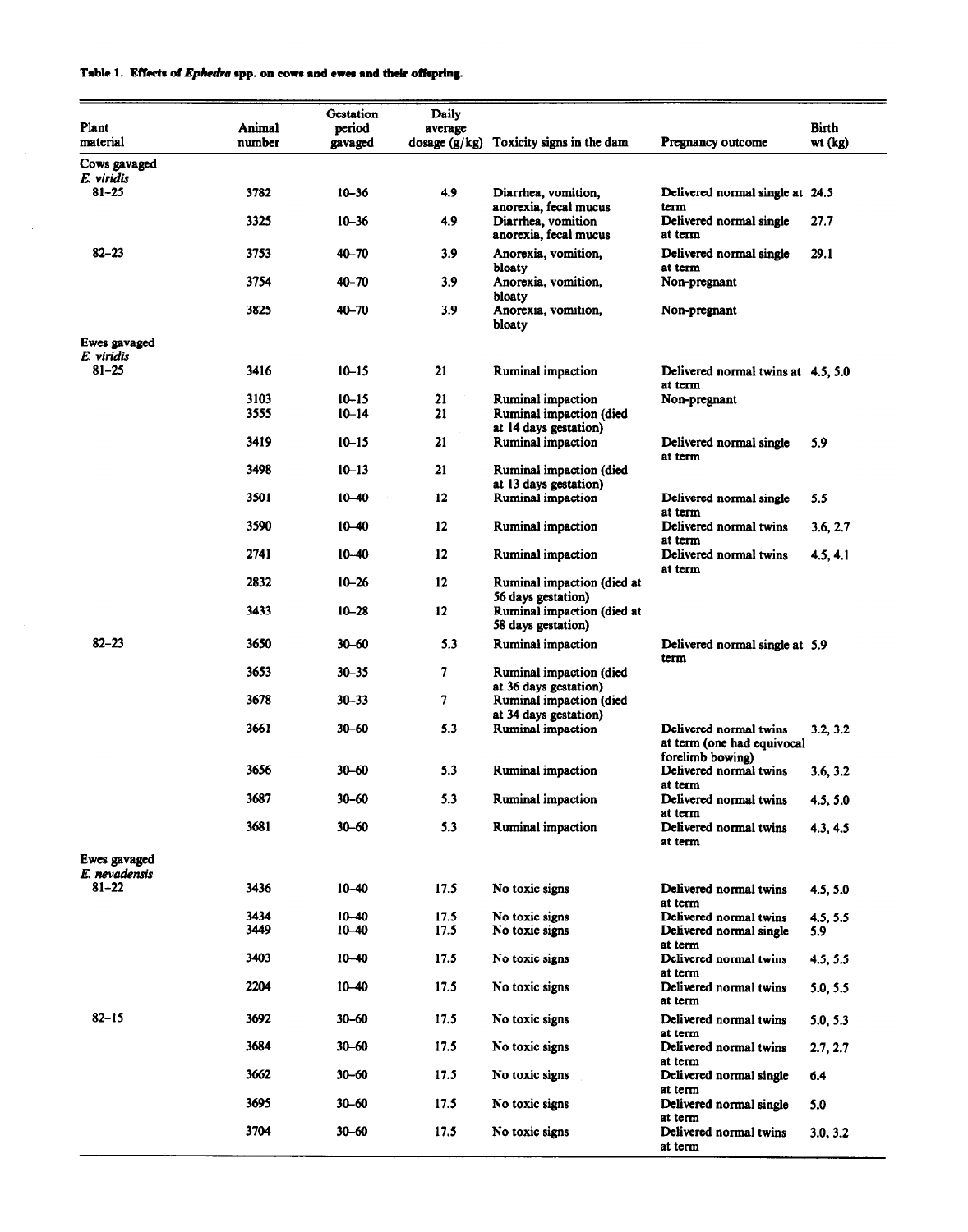|  | Table 2. Blood parameter means and ranges from ewes <sup>1</sup> during gavaging of <i>Ephedra</i> spp. and 14 days after gavaging had ended. |  |  |  |  |  |  |
|--|-----------------------------------------------------------------------------------------------------------------------------------------------|--|--|--|--|--|--|
|--|-----------------------------------------------------------------------------------------------------------------------------------------------|--|--|--|--|--|--|

|                   |               | <b>RBC</b>           | <b>WBC</b>                   | <b>PCV</b>        | <b>HGB</b>              | <b>SGOT</b>        | <b>SGPT</b>            | <b>LDH</b>           | <b>BUN</b>              | <b>GGTP</b>             |
|-------------------|---------------|----------------------|------------------------------|-------------------|-------------------------|--------------------|------------------------|----------------------|-------------------------|-------------------------|
|                   |               | (N/mm <sup>2</sup> ) | $N/mm^2$                     | (%)               | (g/d)                   | (u/l)              | (u/I)                  | (u/l)                | (mg/100cc)              | (u/l)                   |
| 2 days            |               |                      |                              |                   |                         |                    |                        |                      |                         |                         |
| before            |               | 11.0                 | 8860                         | 44                | 15.4                    | 83                 | 16.9                   | 358                  | 19.3                    | 58.9                    |
| gavaging          |               | $[8.3 - 13.2]$       | $[5780 - 13000]$             | $[34 - 46]$       | $[14.6 - 16.8]$         | $[35 - 112]$       | $[11.2 - 24.1]$        | $[308 - 449]$        | $[14.4 - 25.4]$         | $[44.3 - 83.9]$         |
| 3 days            | E. nevadensis | 11.2                 | 8940                         | 42                | 16.4                    | 99                 | 14.2                   | 360                  | 22.3                    | 54.3                    |
| after             |               |                      | $[10.7-13.1]$ $[7020-10800]$ | $[39-43]$         | $[15.7 - 16.9]$         | $[82 - 118]$       | $[12.0 - 17.7]$        | $[314 - 403]$        | $[12.9 - 27.1]$         | $[49.6 - 58.7]$         |
| gavaging          |               |                      |                              |                   |                         |                    | 17.3                   | 405                  | 18.8                    | 59.3                    |
| began             | E. viridis    | 9.9                  | 9520<br>[6990-12600]         | 40<br>$[35 - 43]$ | 15.3<br>$[13.8 - 16.6]$ | 94<br>$[48 - 124]$ | $[9.1 - 23.9]$         | $[337 - 458]$        | $[14.0 - 24.3]$         | $[49.6 - 75.5]$         |
|                   |               | $[8.6 - 10.6]$       |                              |                   |                         | 73                 | 14.5                   | 282                  | 19.5                    | 54.8                    |
| 10 days<br>after  | E. nevadensis | 10.3                 | 7900<br>[7620-8360]          | 41<br>$[40 - 42]$ | No Data                 | $[56 - 84]$        | $[14.4 - 14.6]$        | $[266 - 314]$        | $[12.9 - 26.7]$         | $[49.6 - 59.1]$         |
| gavaging          |               | $[9.3 - 11.6]$       |                              |                   |                         |                    |                        |                      |                         |                         |
| began             | E. viridis    | 8.9                  | 7700                         | 43                | No Data                 | 79                 | 7.8                    | 337                  | 11.2                    | 59.2                    |
|                   |               | $[7.1 - 10.3]$       | [4770-11000]                 | r36–461           |                         | $[42 - 109]$       | $[4.4 - 12.2]$         | $[283 - 435]$        | $[6.0 - 15.1]$          | $[52.2 - 74.7]$         |
| 17 days           | E. nevadensis | 9.8                  | 7790                         | 39                | 15.0                    | 75                 | 12.0                   | 319                  | 18.5                    | 58.6                    |
| after             |               | $[9.5 - 10.5]$       | $[6880 - 9070]$              | $[37-41]$         | $[14.4 - 16.0]$         | $[63 - 81]$        | $[9.5 - 14.4]$         | $[286 - 362]$        | $[13.3 - 21.2]$         | $[51.9 - 63.6]$         |
| gavaging          |               |                      |                              |                   |                         |                    |                        |                      |                         |                         |
| began             | E. viridis    | 9.0                  | 7120                         | 40                | 14.4                    | 84                 | 10.1                   | 370                  | 13.1                    | No Data                 |
|                   |               | $[8.1 - 9.8]$        | [7010-10300]                 | $[35 - 46]$       | $[12.9 - 17.2]$         | $[43 - 139]$       | $[11.2 - 12.9]$        | $[235 - 309]$        | $[12.0 - 14.1]$         |                         |
| 24 days           | E. nevadensis | 8.7                  | 8580                         | 40                | No Data                 | 89                 | 13.0                   | 312                  | 20.2                    |                         |
| after             |               | $[5.0 - 10.2]$       | $[6200 - 13800]$             | $[37 - 44]$       |                         | $[71 - 112]$       | $[9.9 - 15.8]$         | $[252 - 360]$        | $[17.1 - 22.4]$         | No Data                 |
| gavaging          |               |                      |                              |                   |                         |                    |                        |                      |                         |                         |
| began             | E. viridis    | 8.5                  | 7860                         | 38                | No Data                 | No Data            | 11.3<br>$[4.9 - 17.7]$ | 297<br>$[260 - 338]$ | 18.9<br>$[17.6 - 20.9]$ | 58.6<br>$[45.2 - 65.2]$ |
|                   |               | $[7.1 - 10.1]$       | [6880-8970]                  | $135 - 411$       |                         |                    |                        |                      |                         |                         |
| 30 days           | E. nevadensis | 7.9                  | 13900                        | 37                | 13.9                    | 81                 | 13.0                   | 335<br>$[274 - 426]$ | 24.5<br>$[21.8 - 28.2]$ | No Data                 |
| after             |               | $[3.1 - 9.5]$        | [6360-35900]                 | $[34 - 40]$       | $[12.4 - 14.5]$         | $[70 - 97]$        | $[8.7 - 14.4]$         |                      |                         |                         |
| gavaging<br>began | E. viridis    | 8.5                  | 8210                         | 36                | 13.8                    | 52                 | 7.6                    | 314                  | 18.3                    | 62.5                    |
|                   |               | $[7.2 - 10.4]$       | [5630-12400]                 | $[32 - 42]$       | $[12.4 - 16.0]$         | $[42 - 62]$        | $[4.0 - 10.6]$         | $[266 - 370]$        | $[14.6 - 21.2]$         | $[49.8 - 72.6]$         |
| 14 days           | E. nevadensis | 8.6                  | 7420                         | 38                | 14.3                    | 65                 | 11.0                   | 289                  | 27.8                    | 54.6                    |
| after             |               | $[6.1 - 9.9]$        | $[6330 - 9030]$              | $[36 - 42]$       | $[13.4 - 15.8]$         | $[60 - 72]$        | $[8.7 - 12.8]$         | $[238 - 335]$        | $[18.3 - 28.8]$         | $[47.3 - 62.9]$         |
| gavaging          |               |                      |                              |                   |                         |                    |                        |                      |                         |                         |
| ended             | E. viridis    | 9.3                  | 8260                         | 40                |                         | 91                 | 11.9                   | 639                  | 18.9                    | 70.8                    |
|                   |               | $[7.5 - 10.2]$       | $[6550 - 10900]$             | $[33 - 47]$       |                         | $[40 - 181]$       | $[8.2 - 15.2]$         | $[271 - 1170]$       | $[10.8 - 26.4]$         | $[48.2 - 110]$          |

There were 5 ewes gavaged E. nevadensis (# 3436, 3434, 3449, 3403 & 2204), and 5 ewes gavaged E. viridis (# 3501, 3590, 2741, 2832 & 3433). However, 2 on E. viridis (# 2832 & 3433) were not gavaged beyond 16 and 18 days re

#### Table 3. Blood parameter means and ranges from cows' during gavaging of Ephedra viridis.

|                | <b>RBC</b>           | <b>WBC</b>           | <b>PCV</b> | <b>SGOT</b> | <b>BUN</b>      | <b>GGPT</b>     |
|----------------|----------------------|----------------------|------------|-------------|-----------------|-----------------|
|                | (N/mm <sup>2</sup> ) | (N/mm <sup>2</sup> ) | (%)        | (u/l)       | (mg/100cc)      | (u/l)           |
| 2 days before  | 7.3                  | 6470                 | 42         | 71          | 20.5            | 16.1            |
| gavaging       | $[6.4 - 8.1]$        | [5700–6970]          | [35–50]    | [55–91]     | [17.2–23.01     | $[11.0 - 27.9]$ |
| 3 days after   | 7.4                  | 7080                 | 42         | 74          | 21.5            | 16.4            |
| gavaging began | [7.0–7.7]            | $[6580 - 7840]$      | [37–50]    | $[61 - 95]$ | $[15.9 - 25.7]$ | $[12.3 - 25.4]$ |
| 10 days after  | 7.7                  | 7810                 | 43         | 78          | 17.1            | 14.8            |
| gavaging began | [7.3–7.9]            | [7120–8690]          | F39–481    | $[45 - 93]$ | $[10.2 - 24.2]$ | $12.3 - 19.8$   |
| 24 days after  | 7.7                  | 6710                 | 44         | 66          | 19.8            | 14.3            |
| gavaging began | $[6.7 - 8.9]$        | [5510-8240]          | [37–52]    | $[46 - 79]$ | $[16.0 - 24.6]$ | $[12.6 - 17.0]$ |

<sup>1</sup>These data are from 5 cows, 2 of which (#3782 & 3325) were gavaged E. viridis collection 81-25 and 3 of which (#3753, 3754 & 3825] were gavaged E. viridis collection 82-23.

the animals were gavaged. Neither were there any trends in birth weight (Table 1) nor thriftiness in experimental offspring.

A comparison of the "tannic acid equivalent" values for E. nevadensis and E. viridis showed marked differences, although both were very high.  $E$ . nevadensis and  $E$ . viridis averaged  $7.77\%$ and 28.5% "tannic acid equivalents," respectively, on a plant dry weight basis. GC analysis of plant samples for ephedrine, pseudoephedrine, norephedrine, and norpseudoephedrine revealed that neither species had measurable levels of these components (experimental method threshold limits =  $0.2 \mu$ g/injected sample). Based on that detection limit, neither plant could have had more than  $1 \times 10^{-5}$  percent of any of the 4 compounds.

# **Discussion**

The Ephedra spp. of the Great Basin are generally considered by ranchers as suitable forage, particularly, for sheep. E. viridis, E. nevadensis and other species found in the region generally show evidence of having been grazed. In fact, E. nevadensis is usually grazed heavily. These rancher observations are supported by the literature. For example, Welsh et al. (1987) report that E. nevadensis